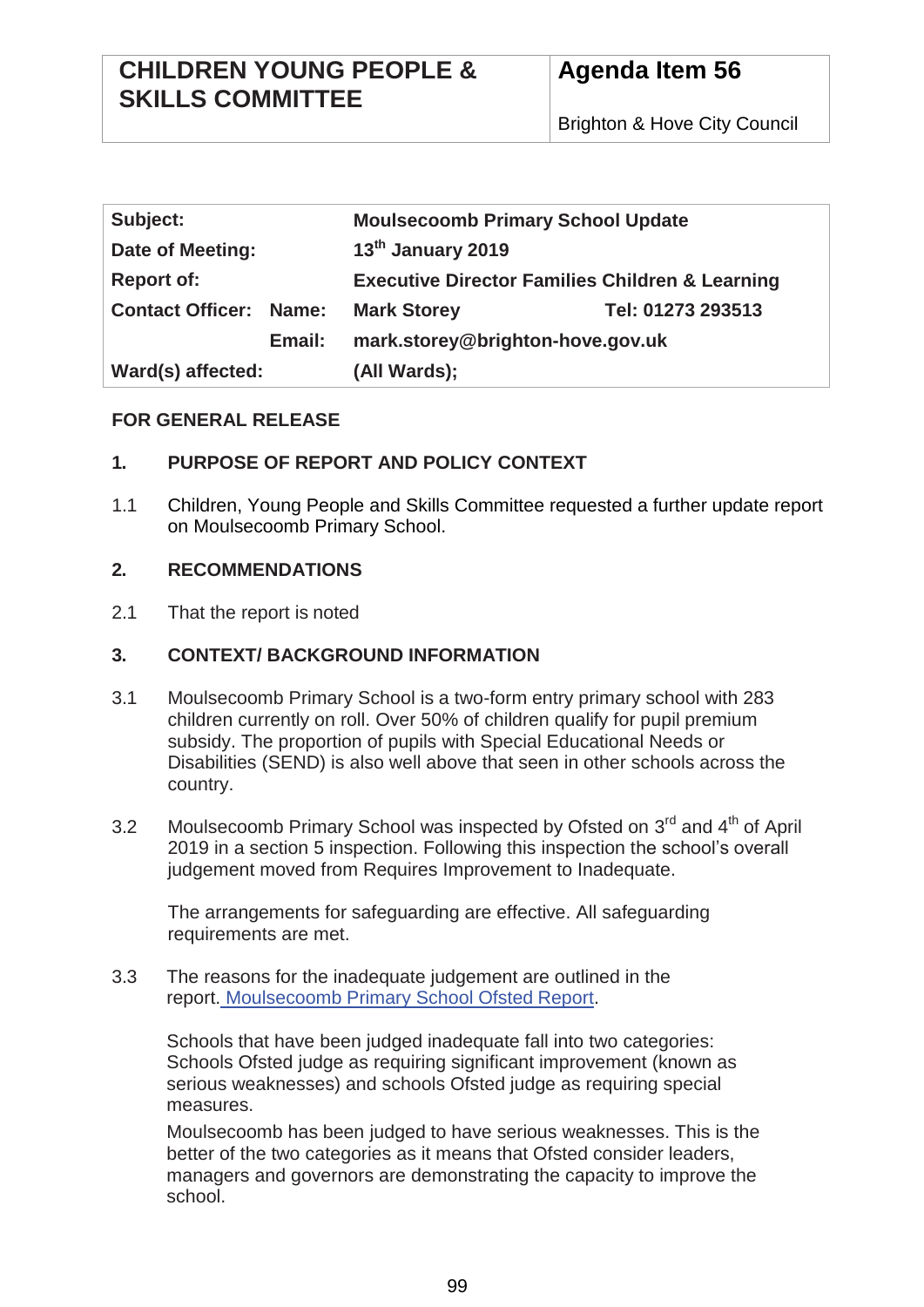- 3.4 The school has made significant progress since last inspection as outlined at November Children Committee.
- 3.5 There has been no further inspection at the school or monitoring visit. The council has written to Ofsted to request that the school be reinspected.

# **4. UPDATE ON ACADEMISATION**

- . 4.1 An academy chain, New Horizons Academy Trust, was identified to sponsor Moulsecoomb Primary School. New Horizons Academy Trust completed a range of due diligence checks including finance.
- 4.2 On Monday 16th December 2019 the school and Council became aware through a press article that New Horizons Academy Trust had withdrawn from becoming the Academy sponsor for Moulsecoomb Primary School. Neither the school nor the Council were notified of this by either the Department of Education or New Horizons Academy Trust.
- 4.3 The article in the press suggests that the school may close. This is not the case and there are no plans to close Moulsecoomb Primary School.
- 4.4 The Department for Education do still want Moulsecoomb Primary School to become an Academy.
- 4.5 The Council will continue its commitment to support Moulsecoomb Primary School.
- 4.6 There has been no further meeting between the Regional Schools Commissioner and the Council and, as yet, the Council has no details regarding any other potential sponsors.
- 4.7 The Regional School Commissioner (RSC) has a legal duty to make an academy order for any maintained school that has been judged inadequate, to enable it to become an academy. This academy order has been made. The Regional Schools Commissioner, acting on behalf of the Secretary of State, takes responsibility for ensuring that conversion to academy happens. The RSC chooses academy sponsors and make arrangements with those sponsors to enable academisation to take place.

# **5. LIABILITY FOR DEFICIT**

5.1 When academisation takes place the Local Authority is liable for any deficit Moulsecoomb has at that time. The is currently approximately £230,000. It has not yet been agreed where in the council this funding will come from. This could come several budgets including council core funding or schools contingency funding.

## **6. DUE DILIGENCE**

6.1 Due diligence is a process that will be conducted by a Trust before a school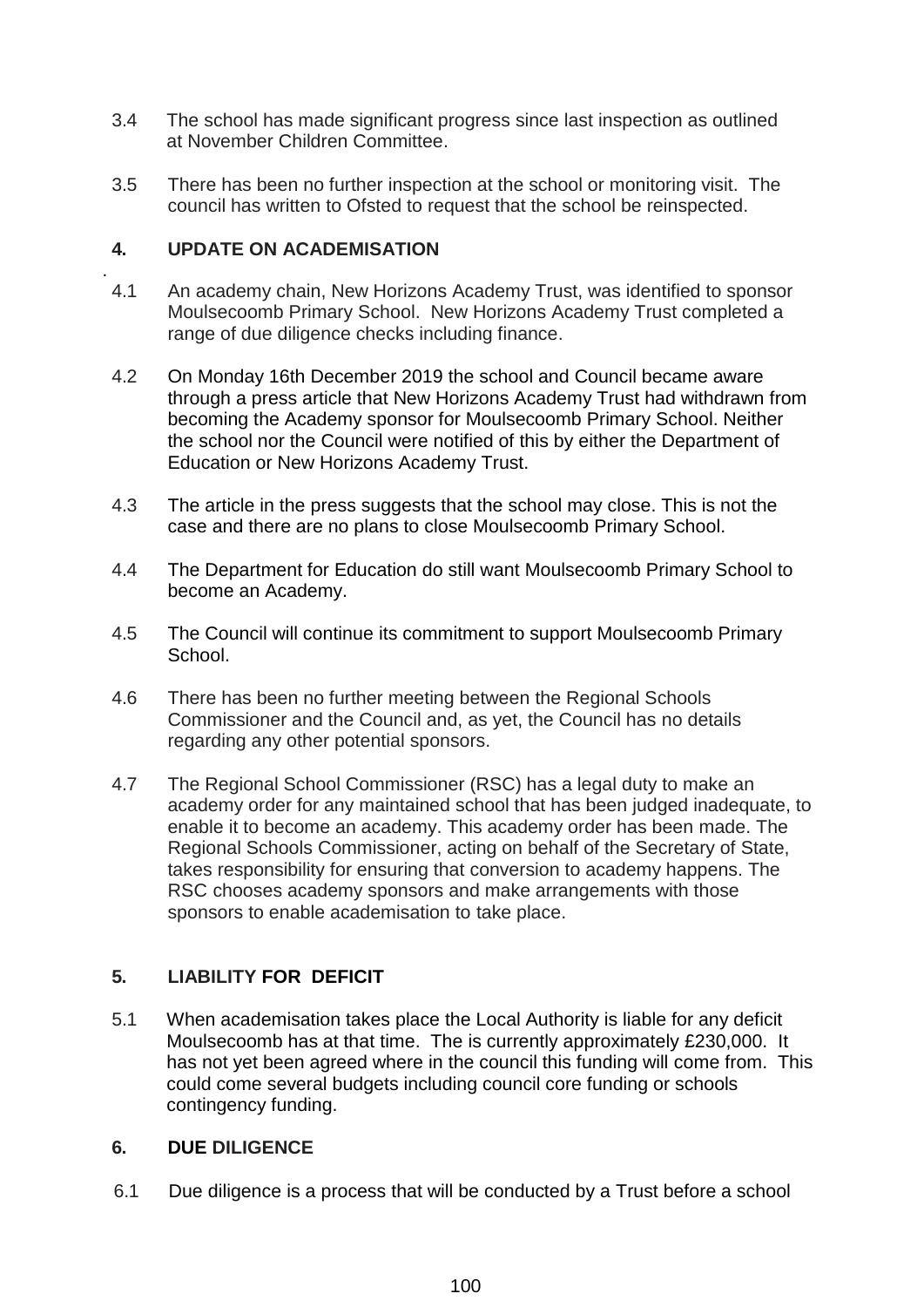joins that trust. It helps them to understand the implications and liabilities they would be taking on. Any trust will only be able to agree to take on Moulsecoomb if they are satisfied by these checks. If any trust at this time felt unable to take on Moulsecoomb for any reason then the Regional Schools Commissioner would find a new sponsor.

6.2 This document explains the due diligence process undertaken. [https://assets.publishing.service.gov.uk/government/uploads/system/uploads/att](https://assets.publishing.service.gov.uk/government/uploads/system/uploads/attachment_data/file/778091/Due__diligence_best_practice_guide.pdf) achment\_data/file/778091/Due\_diligence\_best\_practice\_guide.pdf

# **7. ANALYSIS & CONSIDERATION OF ANY ALTERNATIVE OPTIONS**

7.1 None identified

# **8. COMMUNITY ENGAGEMENT & CONSULTATION**

8.1 Detailed within the report.

### **9. CONCLUSION**

9.1 The report is for information purposes.

### **10. FINANCIAL & OTHER IMPLICATIONS:**

#### Financial Implications

10.1 The Local Authority is responsible for the deficit of the school when it transfers to academy status, as per the DfE guidance. The DfE guidance also says – "School deficits are not an allowable charge on the LA's schools budget (funded by its allocation of Dedicated Schools Grant (DSG)); however, if the schools' forum has agreed to de-delegate a contingency provision, then the deficit may be funded from that contingency, depending on the criteria agreed for its use." We have de-delegated £300,000 for schools contingency and one of the criteria for use of that contingency is "Additional costs relating to new, reorganised or closing schools", so the deficit could be funded by any available balance of the £300,000 in 2019/20, or from any contingency agreed in 2020/21.

If the deficit is not covered by the balance in the schools contingency then the local authority's council budget will have to meet the deficit. The Licensed Deficit agreed with the school is £204,979, however the current position indicated by the school is around £230,000. Discussion is needed with the school to ensure they keep within the agreed deficit, or improve this. Checks and controls will need to be put in place to ensure the school does not spend any of the school's budget on things that will be the responsibility of a new academy sponsor or the new Academy.

If the balance or part of it is not met by the schools contingency then this will impact on the council budget when the school converts to an Academy. The timescale for this is still to be determined, however this is most likely to be during the financial year 2020/21.

*Finance Officer Consulted: Andy Moore Date 29/11/2019*